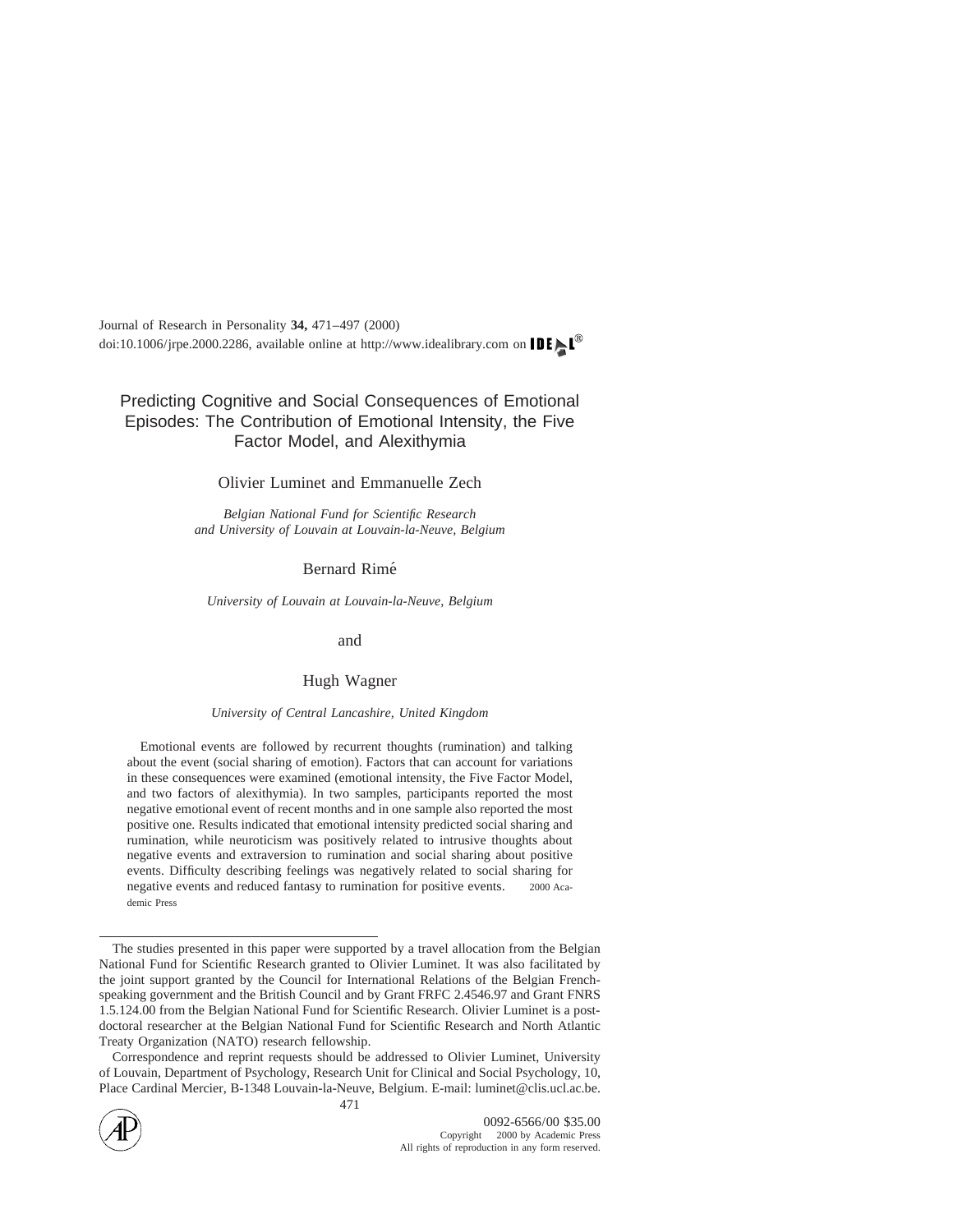*Key Words:* rumination; social sharing of emotion; emotional intensity; Five Factor Model; alexithymia; emotion regulation.

Major emotional episodes like trauma (such as catastrophes, war, or torture) and negative life events (such as sudden death of a close person, serious accident, or invalidity) elicit rumination. Rumination consists of thoughts, memories, or mental images related to the event that repetitively surface into consciousness (Martin & Tesser, 1989, 1996; Tait & Silver, 1989). Rumination is generally considered as resulting from the sudden disruption that such events bring about in the person's subjective world. According to some (Martin & Tesser, 1989, 1996), rumination originates in the disruption of goal-oriented processes. According to others (Silver, Boon, & Stones, 1983; Silver & Wortman, 1980; Tait & Silver, 1989), rumination should rather be attributed to a sudden invalidation of the individual's basic beliefs and to a threat to the self-concept. To illustrate, such mental recollections were reported by 85% of survivors of a hotel disaster (Wilkinson, 1983) and by 74% of survivors of a factory fire in Norway (Weisaeth, 1989).

Laboratory research using emotion-inducing movies (for a review, see Horowitz, 1992) has demonstrated that such cognitive consequences are not restricted to traumatic situations. Thus, for instance, participants were exposed either to a movie depicting genital injuries in adolescent circumcision rituals or to a neutral control movie (Horowitz, 1969; Horowitz & Becker, 1971). Those who had seen the emotional movie evidenced such recurrent memories significantly more frequently than those who were exposed to the neutral movie. Horowitz and Becker (1973) replicated these findings when positive emotions were elicited. Research based on volunteers' reports of a recent autobiographic episode in which they experienced emotion confirmed results obtained in the laboratory. More than 95% of the respondents reported having had recurrent thoughts about the emotional episode in the hours or days that followed it (Rimé, Mesquita, Philippot, & Boca, 1991; for a review, see Rimé, Philippot, Mesquita, & Boca, 1992). A considerable proportion of them mentioned that they have had such thoughts often or very often. This occurred irrespective of the type of emotion involved. Overall, there is evidence that emotion elicits cognitive consequences that take the form of rumination.

Rumination following an emotion is usually paralleled by a social consequence. Clinical observations of survivors of traumatic situations often mention their need to talk (Bulman & Wortman, 1977; Marris, 1958; Silver & Wortman, 1980). As stated by Janoff-Bulman (1992, p. 108): ''For some survivors, there is a seemingly insatiable need to talk about what happened, to tell people about their experience. It is as if they feel coerced into talking. There is still a sense of having the traumatic event forced into consciousness, and this persistent need to talk, like intrusive recollections, is a sign of 'in-